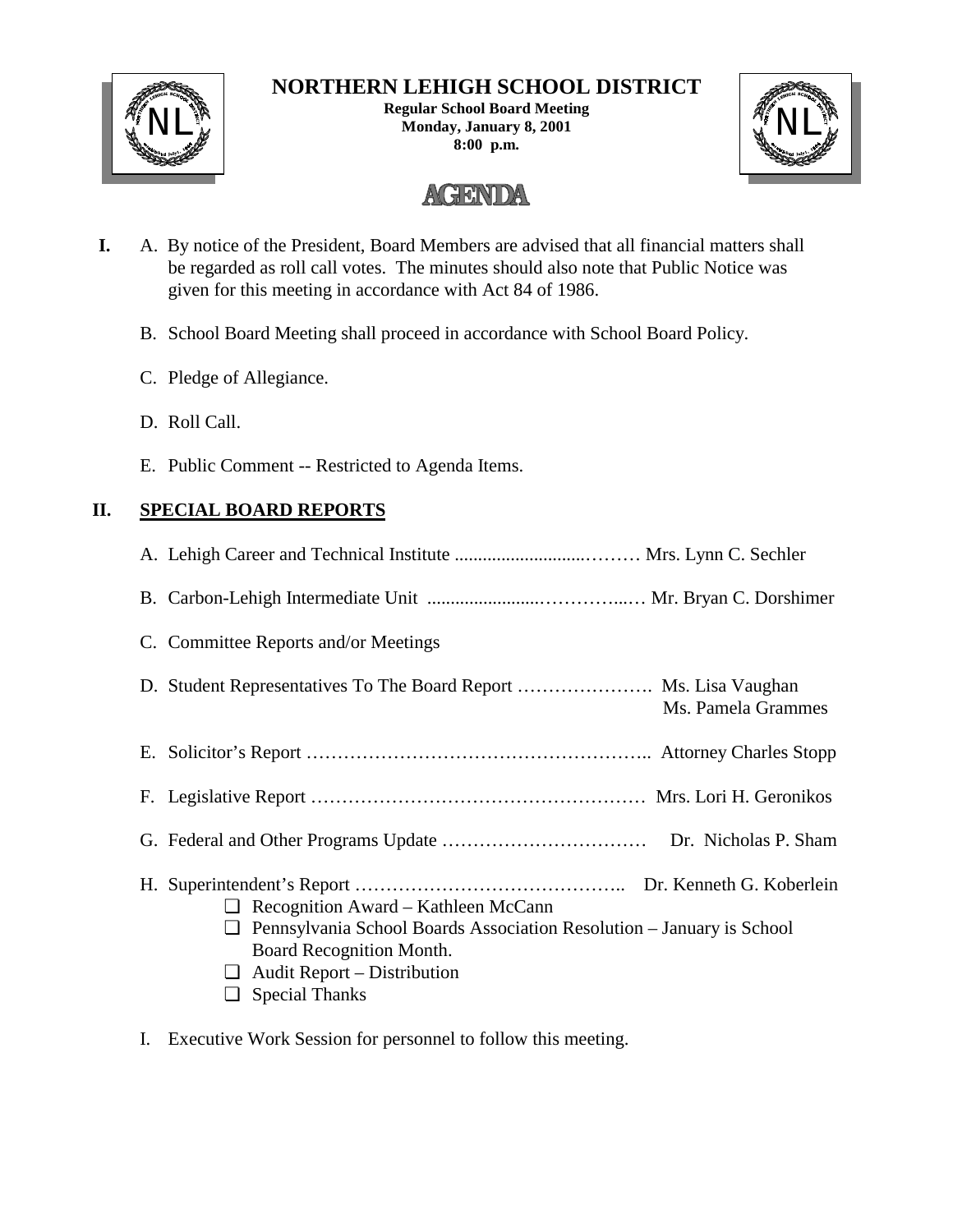#### **III. PERSONNEL**

#### A. Nomination for Appointment

1. Instructional

| Kelly L. Kromer          | Temporary Vacancy Replacement Teacher           |
|--------------------------|-------------------------------------------------|
| Assignment:              | Grade 3 – Slatington Elementary School          |
|                          | Replacing Kori Dibilio who has been granted     |
|                          | an unpaid leave.                                |
| Salary:                  | $$35,200.00$ (prorated) (Appendix A – Step 1    |
|                          | Bachelors on the 2000-2001 CBA Salary Schedule) |
| <b>Effective Date:</b>   | On or about February 12, 2001                   |
| <b>Termination Date:</b> | On or about June 13, 2001                       |
|                          |                                                 |

#### B. Substitutes

- 1. Instructional
	- a. Employ the following substitute teacher for the 2000-2001 school year at the substitute teacher rates of \$70.00 for 1-10 non-consecutive days; \$80.00 for 11-20 non-consecutive days; and \$90.00 for 21+ non-consecutive days:

Amanda Glassic – Effective December 18, 2000 –Elementary Education/ Mentally &/or Physically Handicapped Joseph Tout – Social Studies

#### 2. Non-Instructional

a. Employ the following substitute cafeteria worker for the 2000-2001 school year at the substitute cafeteria rate of \$6.25 per hour:

Kathleen Peters – Effective December 15, 2000

C. Substitute Senior High Administrative Detention Monitor

Appoint Roxanne Sagala, as a substitute senior high administrative detention supervisor. She will work two days a week (Tuesday and Thursday) from 2:30 p.m. to 4:00 p.m. throughout the 2000-2001 school calendar year as needed. Salary will be \$15.00 for each day worked.

### **IV. POLICY**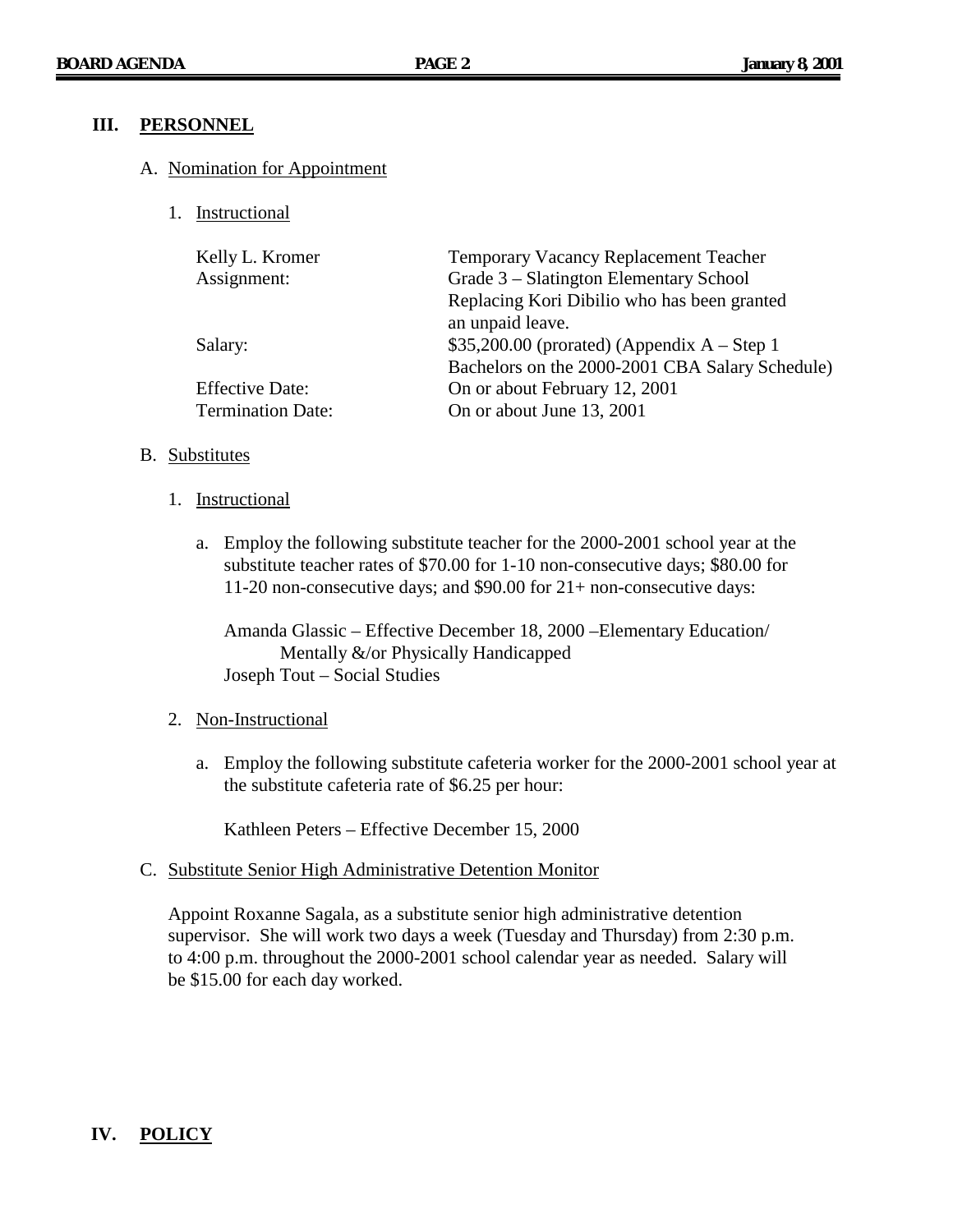#### A. Conferences Authorized and Approved By Board

- 1. Approve the request of Rhonda Frantz, Bookkeeper I, to attend a "Notary Public Training" seminar sponsored Aspen Creek Seminars in Allentown on January 26, 2001. This one-day program teaches individuals all the facts and procedures needed to become a notary. Expenses include \$139.00 for registration, \$10.00 for meals, \$10.00 for travel for a total cost of \$159.00.
- 2. Approve the request of Michele Dotta, Slatington Elementary special education to attend an Appelbaum Training Institute seminar entitled "Succeeding with Angry Students – Tools for Anger, Aggression, & Oppositional Defiant Disorder" in Allentown on February 27, 2001. This seminar deals with strategies, techniques and tactics to help teachers spend more time teaching and less time disciplining. Expenses include \$139.00 for registration, \$10.00 for meals, \$6.00 for travel, for a total cost of \$155.00 plus the cost of a substitute teacher and will be paid for through IDEA funds.
- 3. Approve the request of Sandra Hopkins, Peters Elementary Grade 2 teacher, to attend an Appelbaum Training Institute seminar entitled "Succeeding with Angry Students – Tools for Anger, Aggression, & Oppositional Defiant Disorder" in Allentown on February 27, 2001. This seminar deals with strategies, techniques and tactics to help teachers spend more time teaching and less time disciplining. Expenses include \$139.00 for registration plus the cost of a substitute teacher and has been approved by the district's Continuing Professional Education Committee.
- 4. Approve the request of Julie Everett, biology teacher in the high school, to attend a Bureau of Education and Research conference in Allentown on February 7, 2001. This conference, entitled "Current, Best Instructional Strategies for Your Gifted and Highly Capable Students" will help Mrs. Everett learn current strategies for meeting the needs of gifted and highly capable students to increase teaching options and enhance existing curriculum. Expenses include \$169.00 for registration plus the cost of a substitute teacher for one day and has been approved by the district's Continuing Professional Education Committee.
- 5. Approve the request of Lori Geronikos and Jane Escott to attend the Pennsylvania School Boards Association Legislative Leadership Conference in Hershey on January 26 & 27, 2001. Expenses include \$150.00 each for registration, \$99.36 for lodging, 40.00 for meals, \$48.00 for travel for a total cost of \$487.36.

#### B. Continuation of Student Exchange Program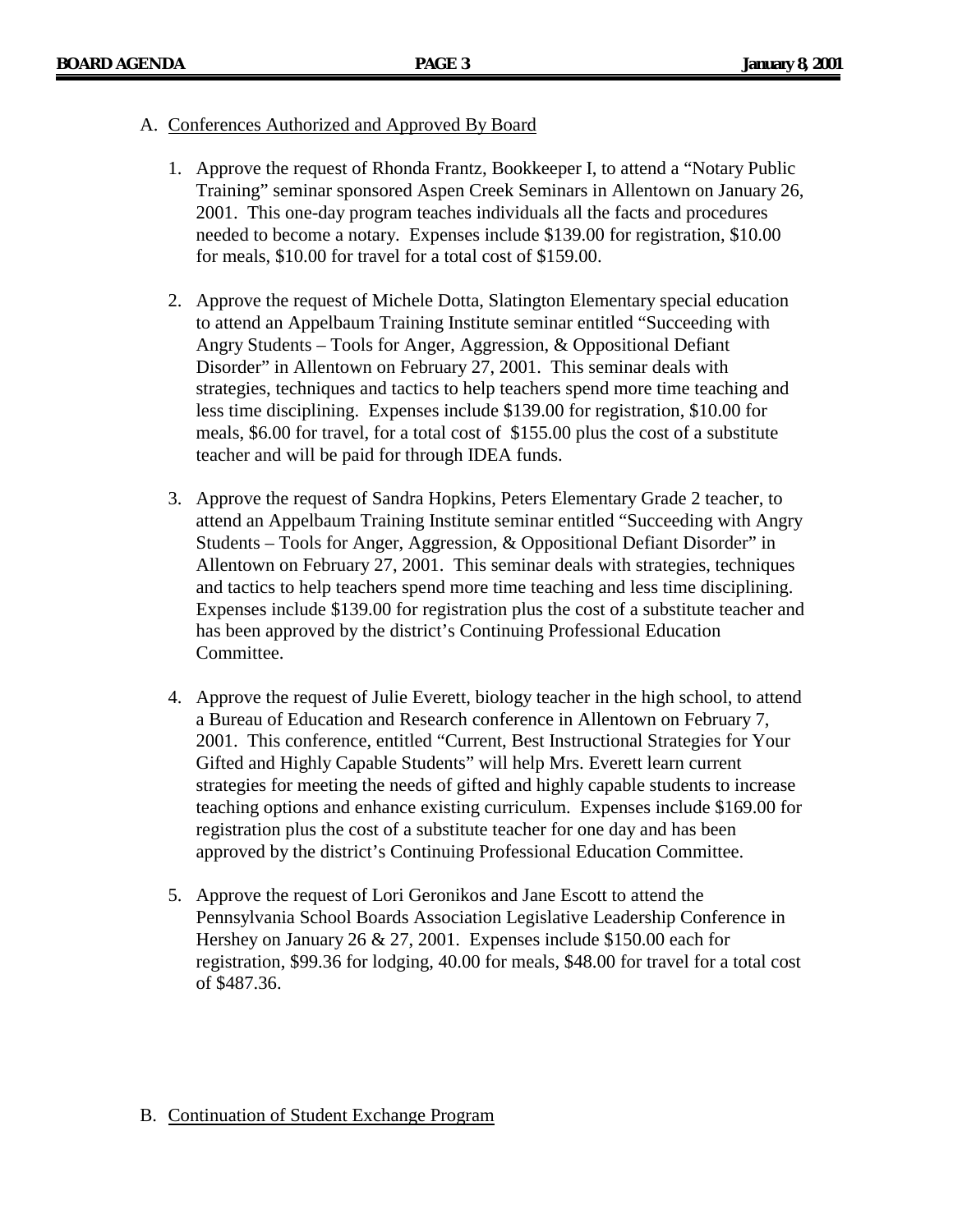Victoria Burse, German teacher in the senior high school and Rose Timbrell, German Exchange Club Advisor, have submitted a request for the continuation of the Student Exchange Program between interested students from the Northern Lehigh School District and the Eduard Spraenger Gymnasium in Landau, Germany. Interested students will depart for Germany on June 8 or 9, 2001 and return to the USA on June 30, 2001. Trip participants will be responsible for all expenses; however, they do request liability insurance coverage for the entire group as in the past. The district will also be responsible for substitute coverage for Ms. Burse if it is needed. **(Please see attachment #1)**

- C. Approve the Northern Lehigh High School Student Activities Account Statement for November 2000. **(Please see attachment #2)**
- D. Approve the Northern Lehigh Junior High School Student Activities Account Statement for November 2000. **(Please see attachment #3)**

### **V. CURRICULUM AND INSTRUCTION**

#### **VI. OLD BUSINESS**

A. Approve and to serve as community representatives for the Northern Lehigh School District Continuing Professional Education Plan Committee.

#### **VII. NEW BUSINESS**

#### **VIII. FINANCIAL**

A. Abatements

Consider abatement of per capita taxes for the resident(s) that fall within the guidelines as listed in **attachment #4**.

- B. Approve a refund for overpayment of Walnutport Real Estate Taxes for the property owners as listed for the month of December 2000. **(Please see attachment #5)**
- C. Approve the Arthurs Lestrange Cash management Portfolio Summary for the month of October 2000. **(Please see attachment #6)**

#### D. Refund of Per Capita Tax